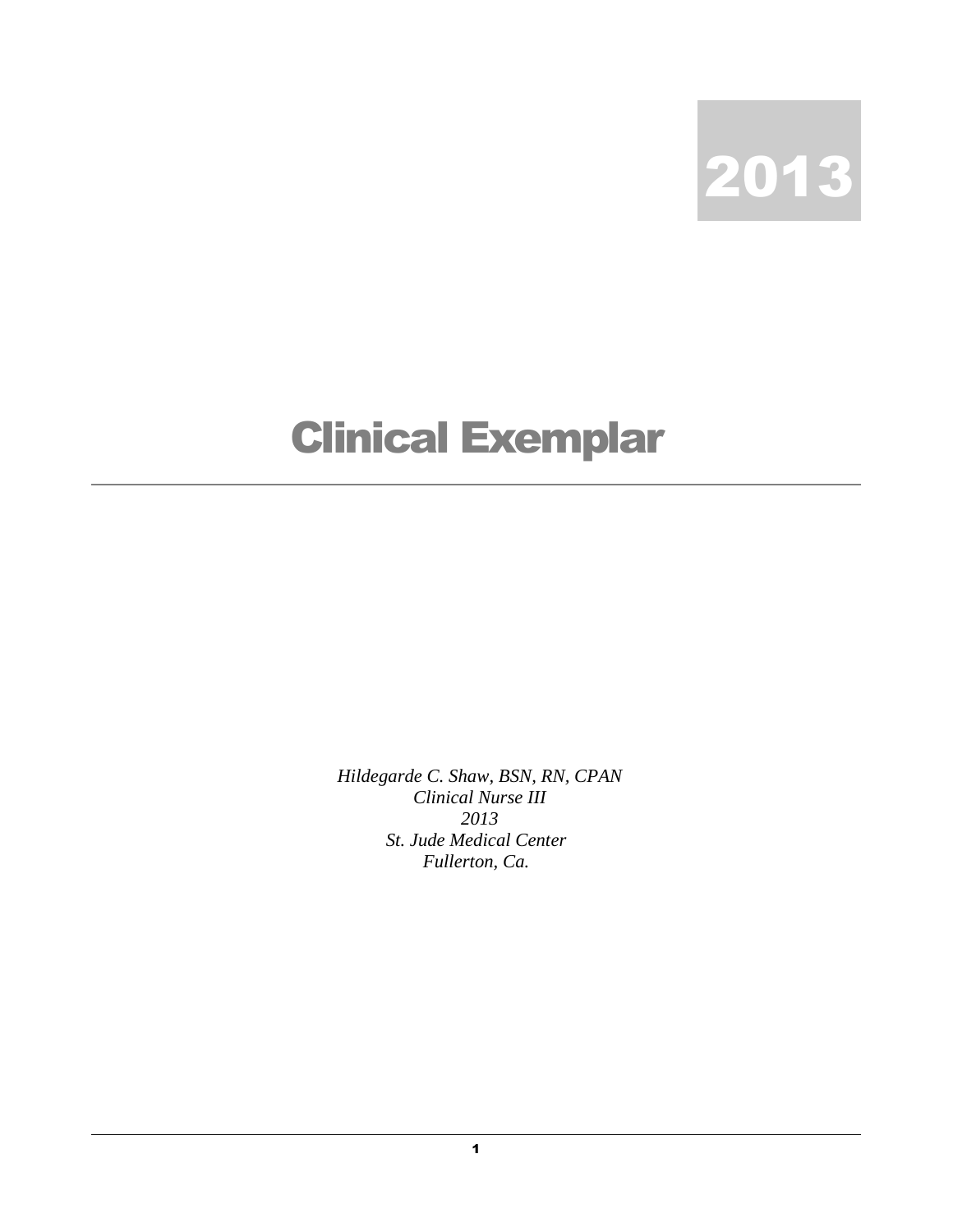## **Story** 20

## ABLOODY MESS

 t was another horrendous day in our PACU when Mr. Green arrived following the completion of his three hour sinus surgery. Every nurse in our unit was at her ratio of two patients, and I myself was having a tough time with a very demanding gynecological patient.  $\prod_{\text{win}}$ 



I immediately noticed that Mr. Green's mustache dressing was bloody, but figured that I would change it after my initial assessment. Unfortunately, Mr. Green's bleeding nose was way ahead of my plan. Within a couple of minutes, blood was literally running down the side of his face, into his mouth. I quickly realized that this was not just an "ooze" but a steady "flow."

After several quick dressing changes, I paged Dr. M to notify him. He quickly responded, sounding very annoyed. I updated him on Mr. Green's clinical status and his reply was "He is going to bleed. I am not taking him back to the OR."

I spent the next hour changing Mr. Green's dressings every few minutes. Thankfully my other patient had finally settled down and I could concentrate on Mr. Green without interruption. When I called Dr. M to report that the bleeding was worse, he instructed me to "Take your two fingers and hold pressure on his nose until it stops bleeding. After that, you can send him home." Never mind that I did not dare move my finger away. By this time, I was using washcloths and towels to contain Mr. Green's nasal drainage.